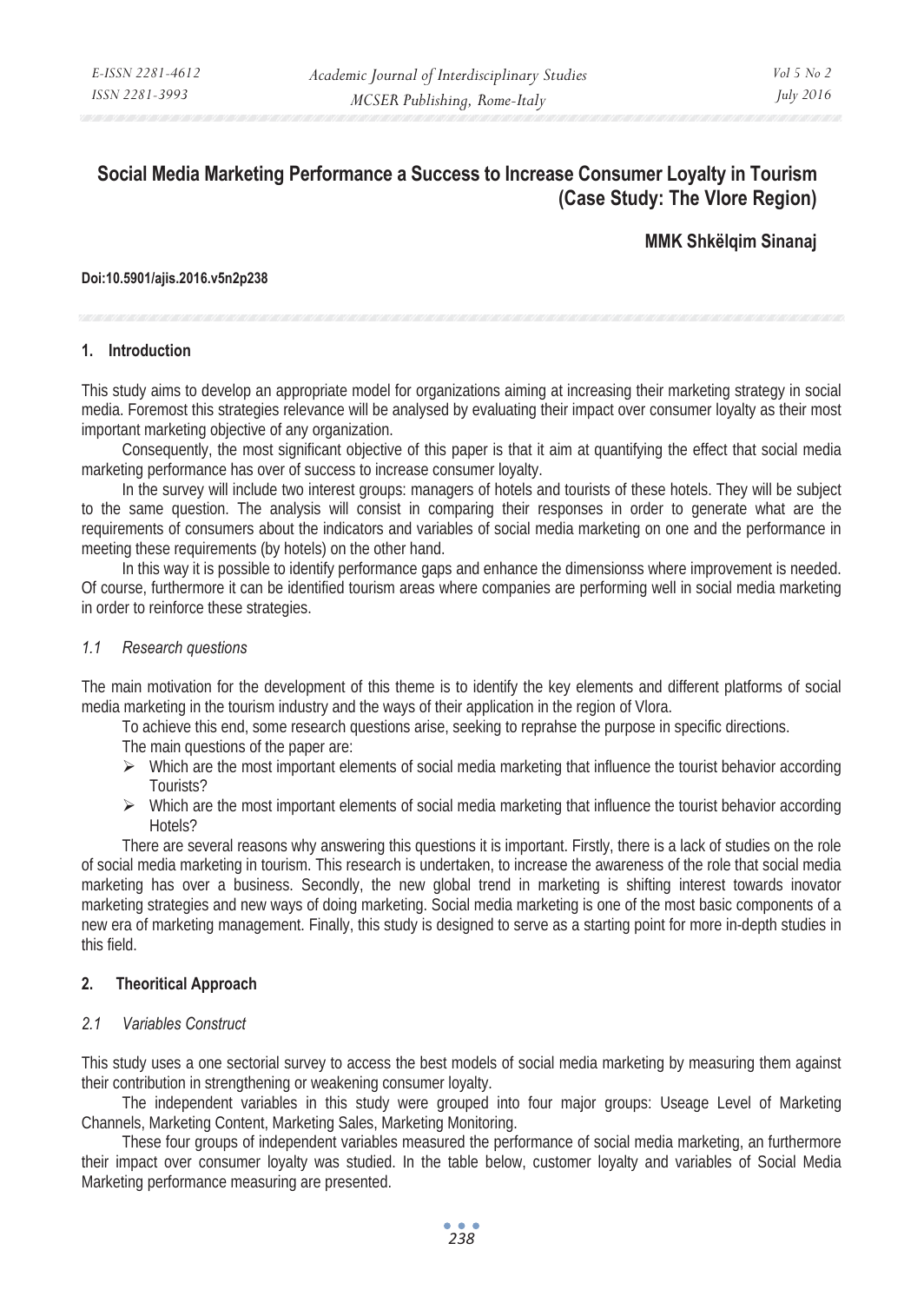# **Table 1:** Coding of variables involved in the study

| <b>Description</b>                       | <b>Variables</b>            |                                           |                                                                                                                                                            |
|------------------------------------------|-----------------------------|-------------------------------------------|------------------------------------------------------------------------------------------------------------------------------------------------------------|
| Performance of Social<br>Media Marketing | Xi, for $i \in \{1,4\}$     | Xi - Usage Level of Marketing<br>Channels | Profile in social networks<br>Relevant information in social networks<br>Seo social networks<br>Keywords search<br>Traffic generation in social networks   |
|                                          |                             | Xi - Marketing Content                    | Communication in social networks<br>Relevant content presence on social<br>networks<br>Consumer experience feedback<br>Promotion offers in social networks |
|                                          |                             | Xi - Marketing Sales                      | Message generated from social networks<br>Monthly email<br>Automated email service                                                                         |
|                                          |                             | Xi - Marketing Monitoring                 | Analytics monitoring<br>Presence in social networks objective<br>Test of the new trends of social networks                                                 |
| <b>Consumer Loyality</b>                 | for $j \in \{\{1\}$<br>IYi. | Yi- Consumer Loyality                     |                                                                                                                                                            |

Above table shows the coding of variables, in order to present a theoretical explanation model. All the above variables are deducted from the literature review and will serve as leader for all phases this research analysis.

¾ **Hypothesis :** There are differences between hotel implementation and tourist demands in terms of impact that social media marketing performance has over customer loyality.

#### **3. Methodology**

#### *3.1 Research sample*

Collection of data was a two-step process.

Firstly, from Taxation Department Database were randomly selected 70 hotels allocated in Vlore. These hotels were initially contacted via e-mail with an invitation to contribute to this research. After this, they were directly contacted in order to fulfill the questionnare. Conclusion of all this were: 300 answers from people with a managerial level in these hotels.

In the second phase of data collection process, the same questionnaire was adapted and distribuited to tourist people, which had visited these hotels. It resulted in a number of 300 tourists who were involved in the study.

A description of research sample is given in the table below.

**Table 2:** Research sample

| Total research sample      | $N = 600$ |
|----------------------------|-----------|
| Tourists consumers         |           |
| Marketing manager in hotel |           |

# **Source**: Author (2016)

Surveys were conducted in the city of Vlora, in July - September 2015. Hotels and consumers are chosen randomly by applying statistical criteria for the sample size.

# *3.2 Research Model*

As explained in the methodology section, the primary goal of this research is to evaluate the effect that the various elements of social media marketing have on the level of consumer loyalty.

Regression coefficients give signs of partial effects of each of the elements of social media marketing over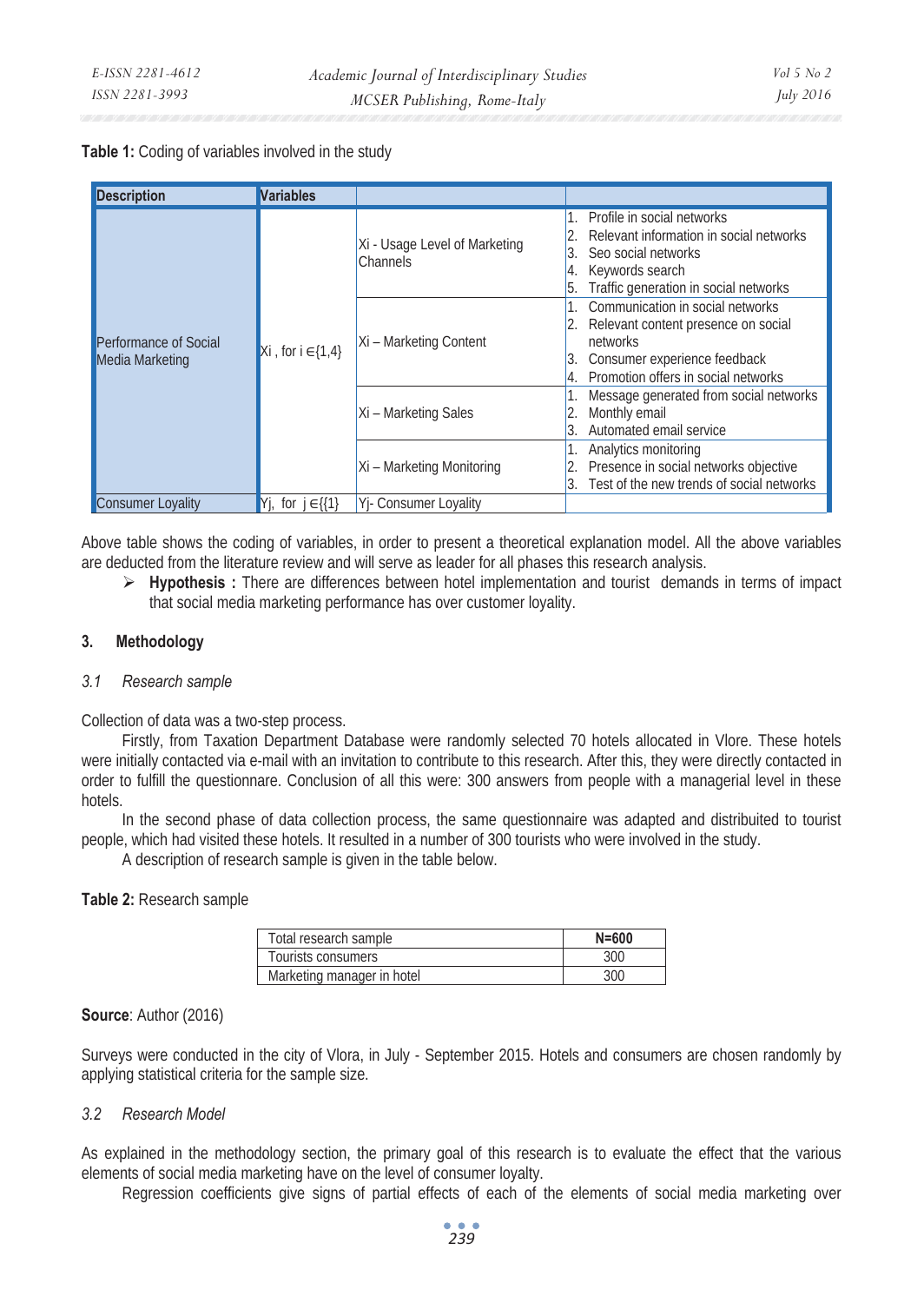consumer loyalty.

If with  $\beta_{ij}$  will mark  $X_i$  imact over Y<sub>i</sub> level, then the level of Y<sub>i</sub> as a result of a given level of X<sub>i</sub> will be given by: *Y=*B0 + B1 **X1** + B2 **X2** + B3 **X3** + B4 **X4**

Where:

Y- Consumer loyalty

- X1 Usage Level of Marketing Channels
- X2 Content Marketing
- X3 Sales Marketing
- X4 Monitoring Marketing

In order to evaluate this model, both groups of this research sample (businesses representatives and tourist consumers) will be given the same questionnaire; will be subject to the same analysis tools, in order to conclude in two regression equations, each of which will be submited to interpretation.

At the end of the paper a comparision of analusis result will be performed.

# **4. Research Result**

#### *4.1 Business Analysis*

# *4.1.1 General test of relationship*

The first step in a multiple regression analysis is to describe general test of linear relationship between consumer loyalty and various elements of social media marketing by businessess point of view.

The presence of relationship between the dependent variable and the combination of independent variables, is tested based on statistical significance of the final model. As evidenced by the analysis the existence of a consumer loyalty and relationship between the various elements of inbound social media marketing is confirmed.

#### *4.1.2 Relationship strength of Multiple Linear Regression*

Once the relationship existence is verified, the next step is to determine the strength of this relationship.

Evaluation of relationship is done the use of square values Cox & Snell R and R squared Nagelkerke, which provides an indication of level of dependent variable variation excplained by indipendent variables.

**Table 3:** Indicators of statistical significance of the model set

| Indicators of Statistical Significance |            |  |
|----------------------------------------|------------|--|
| Multiple R                             | 0.23193713 |  |
| xR Square                              | 0.05379483 |  |

#### **Source**: Author (2016)

As seen from the results, multiple R coefficients is 35.7%. This value that is considered good, in the sense that indicates a relatively strong relationship between dependent variable and independent ones, since the value is close to the maximum absolute value of 1 (Maurice, 2012) ..

Furthermore, R2 = 0.12, ie. about 12% of all of the variation of customer loyality is explained by: level of use of Channel Marketing, Content Marketing, Sales Marketing, Marketing Monitoring.

#### *4.1.3 Significance of variables Model*

Once the connection of regression is tested as a whole, the need to test the importance of all regression indicators one by one emerges. The procedure followed along with interpretations is shown below:

**Y =0.347268 + 0.282533 X1 + 0.173758 X2 + 0.132647 X3 + 0.107503 X4**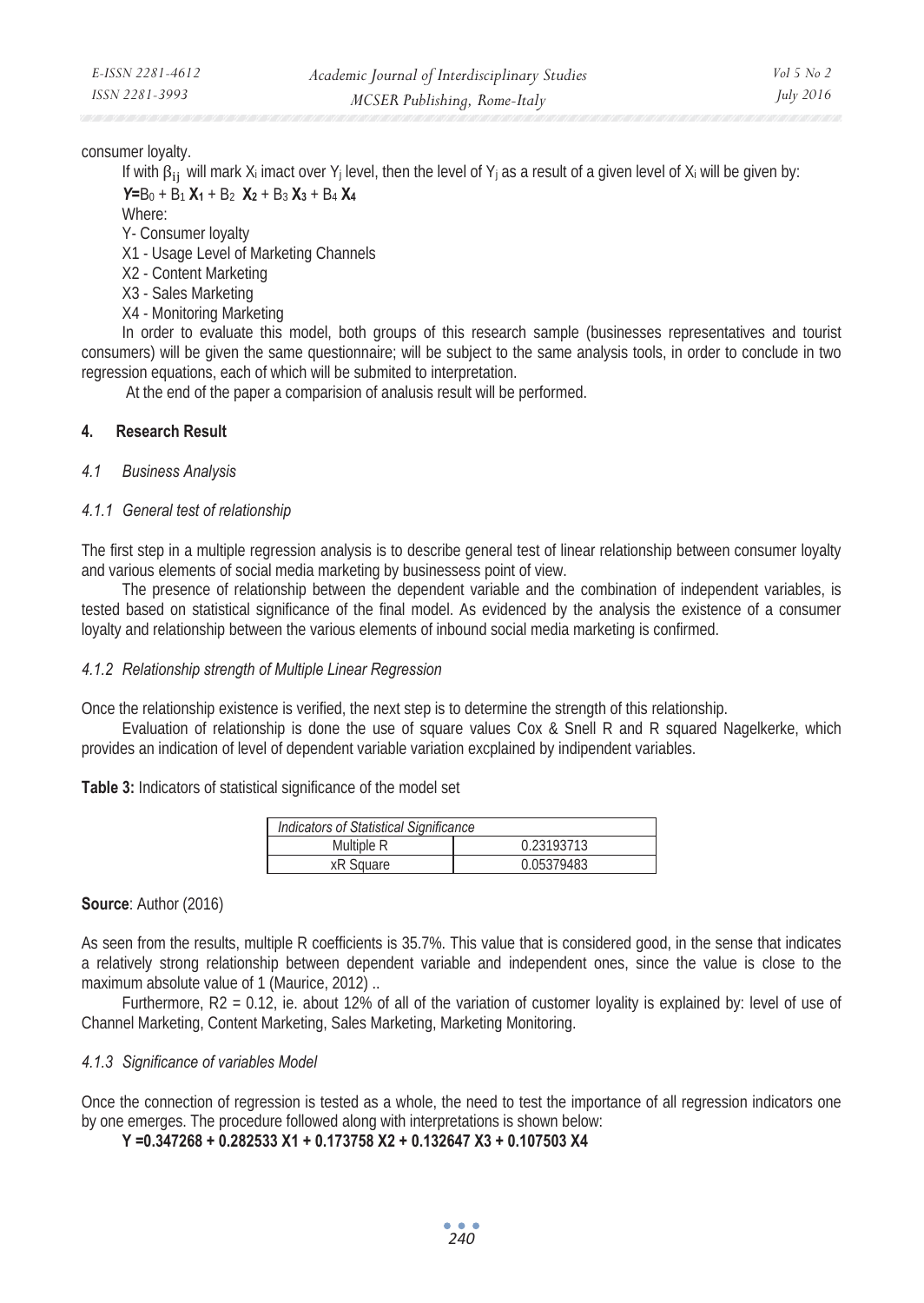#### **Table 4:** Significance of variables Model

|              | <b>Coefficients</b> | <b>Standard Error</b> | t Stat        | P-value    |
|--------------|---------------------|-----------------------|---------------|------------|
| Intercept    | $-0.36192485$       | 0.93462307            | $-0.38724151$ | 0.69885664 |
| X Variable 1 | 0.33663963          | 0.16855222            | 1.99724228    | 0.04671717 |
| X Variable 2 | 0.26161484          | 0.55145151            | 0.47441132    | 0.6355576  |
| X Variable 3 | 0.32726262          | 0.1421205             | 2.3027122     | 0.02199089 |
| X Variable 4 | 0.18352656          | 0.0838695             | 2.18823956    | 0.02943633 |

#### **Source**: Author (2016)

Hypotheses that arise to test the significance of the regression coefficients are:

# **H0: Ȗi =0 (Ȗ1 Statistically not important)**

#### **Ha: Ȗi 0 (Ȗ1 Statistically important)**

Testing the significance of the regression coefficients can be done through two tests: t and p, as following.

*t Criteria* 

Critical t is1.7056.

Given the assessment criteria we have: t calculated t critical, this means that the null hypothesis is rejected. Rejection of null hypothesis implies that all regression variables are statistically significant, with the exception of marketing content.

#### *p Criteria*

Evaluation criteria: null hypothesis is rejected if  $p < \alpha = 00:05$ 

It is noted that the actual  $p \lt q = 0.05$  for all independent variables, this means that the null hypothesis is rejected even by this test (with the exception of marketing content).

Based on test data according to both test it can be concluded that: all independent variables included in the equation are statistically significant, with the exception of content marketing.

#### *4.1.4 Model Calculation and Interpretation*

After we spent the first three steps (analysis of: the existence of a relationship, relationship strength and significance of each independent variable) this thesis will proceed with the evaluation of multiple linear regression parameters.

#### *4.1.5 Regression coefficients*

Based on the coefficients obtained from statistical output, the evaluation of the regression coefficients is as follows:

# **Y =0-0.36192485 + 0.33663963 X1** + **0.32726262 X3 + 0.18352656 X4**

Where:

Y- Consumer loyalty

X1 - Usage Level of Marketing Channels

X3 – Marketing Sales

X4 –Marketing Monitoring

*It is important to note that from the regression equation for hotels, one variable emerged fro mliterature was ommited. Marketing content was removed because it was found hotel data do not consider ti statistically significant.* 

It is worth noting that hotels are not yet aware of the importance of marketing content in their social media marketing networks.

An increase (decrease) of one unit of Marketing Content do not cause a reaction in customer loyalty, when the other elements of social marketing are kept constant.

#### *4.1.6 Interpretation:*

0.33663963- Usage Level of Channel Marketing - an increase (decrease) in one percent in Usage Level of Channel Marketing will cause an increase (decrease) of 33.66% in Consumer Loyalty when other elements of social marketing are kept unchanged. As understood, this value is relatively large and should serve as an alarm bell for hotels.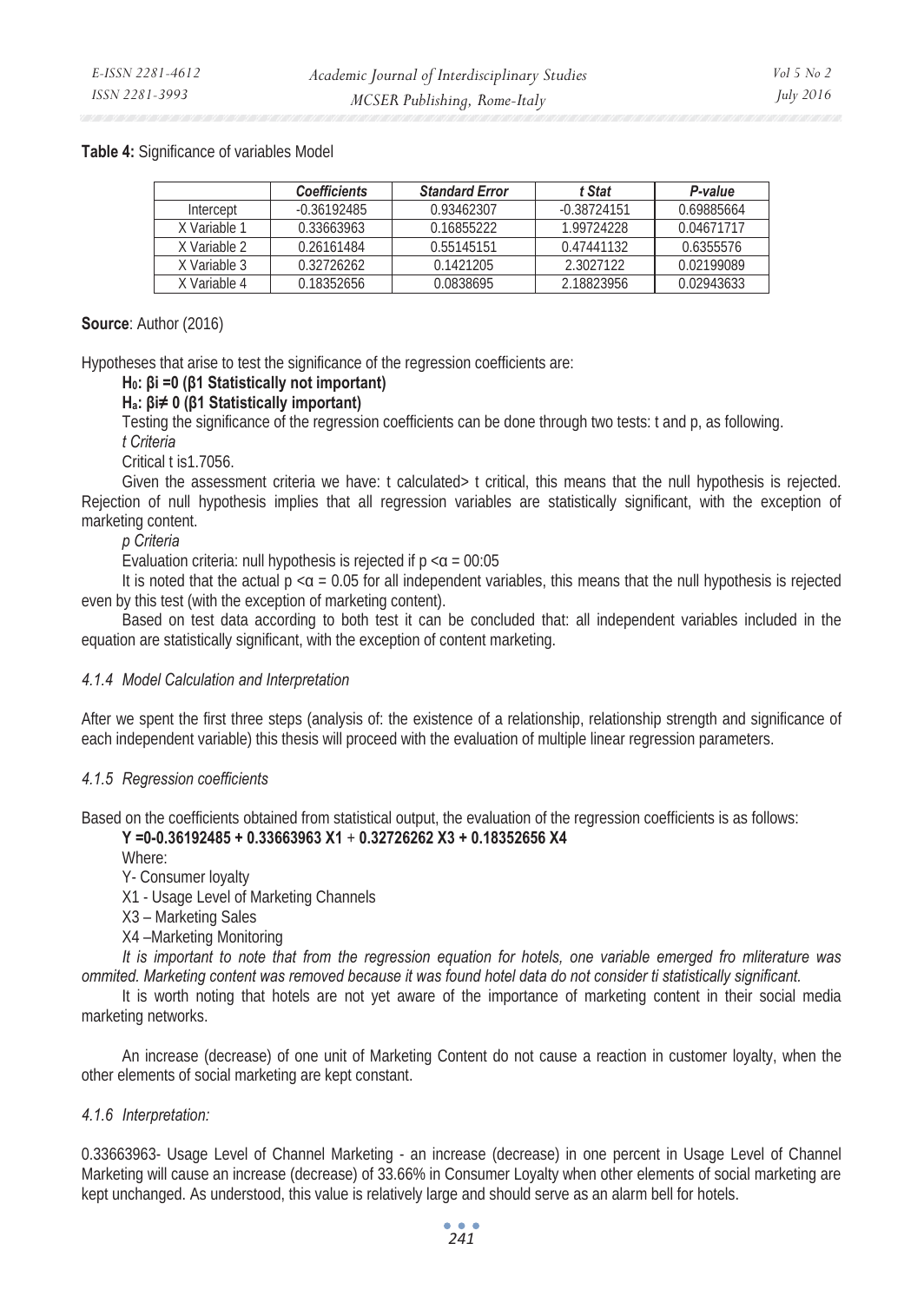| E-ISSN 2281-4612 | Academic Journal of Interdisciplinary Studies | Vol 5 No 2       |
|------------------|-----------------------------------------------|------------------|
| ISSN 2281-3993   | MCSER Publishing, Rome-Italy                  | <i>July</i> 2016 |

0.32726262- Sales Marketing - an increase (decrease) with one percent of Marketing Sales will cause an increase (decrease) of 32.72% in customer loyalty, when the other elements of social marketing are kept unchanged. Sales opportunities through social media marketing are the third element of social media marketing that positively contribute to the strengthening of consumer loyalty.

0.18352656 - Marketing Monitoring - an increase (decrease) with one percent of Marketing Monitoring implies an increase (decrease) of 18.35% of customer loyalty, when other elements of social marketing are kept constant. The value of marketing monitoring impact over consumer loyalty is small in size, but still is a positive contributor to building and strengthening of it.

# *4.2 Client Analysis*

To the same process of analysis has been submited the data collected from questionnaires distributed to customers. The following paragraphs will be focused on the most important indicators of the analysis.

# *4.2.1 General test of relationship*

This step tests the following hypotheses:

H0: There is no difference between the model and the model of independent variables with independent variables.

Ha: There is a difference between the model with independent variables and independent variables model are rejected.

According to the results, the null hypothesis cannot be acepted, which demonstrates that there excist a difference between the model with independent variables and the model without them. So relationship between consumer loyalty and the various elements of social media marketing, is statistically significant.

# *4.2.2 Relationship strength of Multiple Linear Regression*

But how strong is the relationship between the dependent variable and independent ones? Statistical data confirms that R square is 84%, ie. 84% of consumer loyalty is explained by inbound marketing.

**Table 5:** Indicators of statistical significance of the model set for clients

| <b>Statistical Significance Indicators</b> |           |
|--------------------------------------------|-----------|
| R Square                                   | 0.2483652 |
| Multiple R                                 | 0.0616853 |

# **Source**: Author (2016)

R2 explains how much of the variation in the dependent variable explained by the variation of the independent variables taken together.

# *4.2.3 Significance of variables Model*

Once the relationship of regression is tested as a whole, emerge the need to test the importance of all regression indicators taken one by one. The procedure followed along with interpretations is shown below:

**Y =** 0.601395 **+** 0.206866 **X1** + 0.068672**X2** + 0.154258 **X3 +** 0.120056 **X4** 

**Table 6:** Significance of variables Model

|              | Coefficients | Standard Error | t Stat    | P-value   |
|--------------|--------------|----------------|-----------|-----------|
| Intercept    | 0.4257346    | 0.2708248      | 1.5719929 | 0.1170241 |
| X Variable 1 | 0.2400855    | 0.0911551      | 2.633812  | 0.0088886 |
| X Variable 2 | 0.0549095    | 0.0588189      | 0.9335342 | 0.3513077 |
| X Variable 3 | 0.2181944    | 0.092482       | 2.3593167 | 0.0189602 |
| X Variable 4 | 0.0348401    | 0.0875197      | 0.3980825 | 0.6908573 |

**Source**: Author (2016)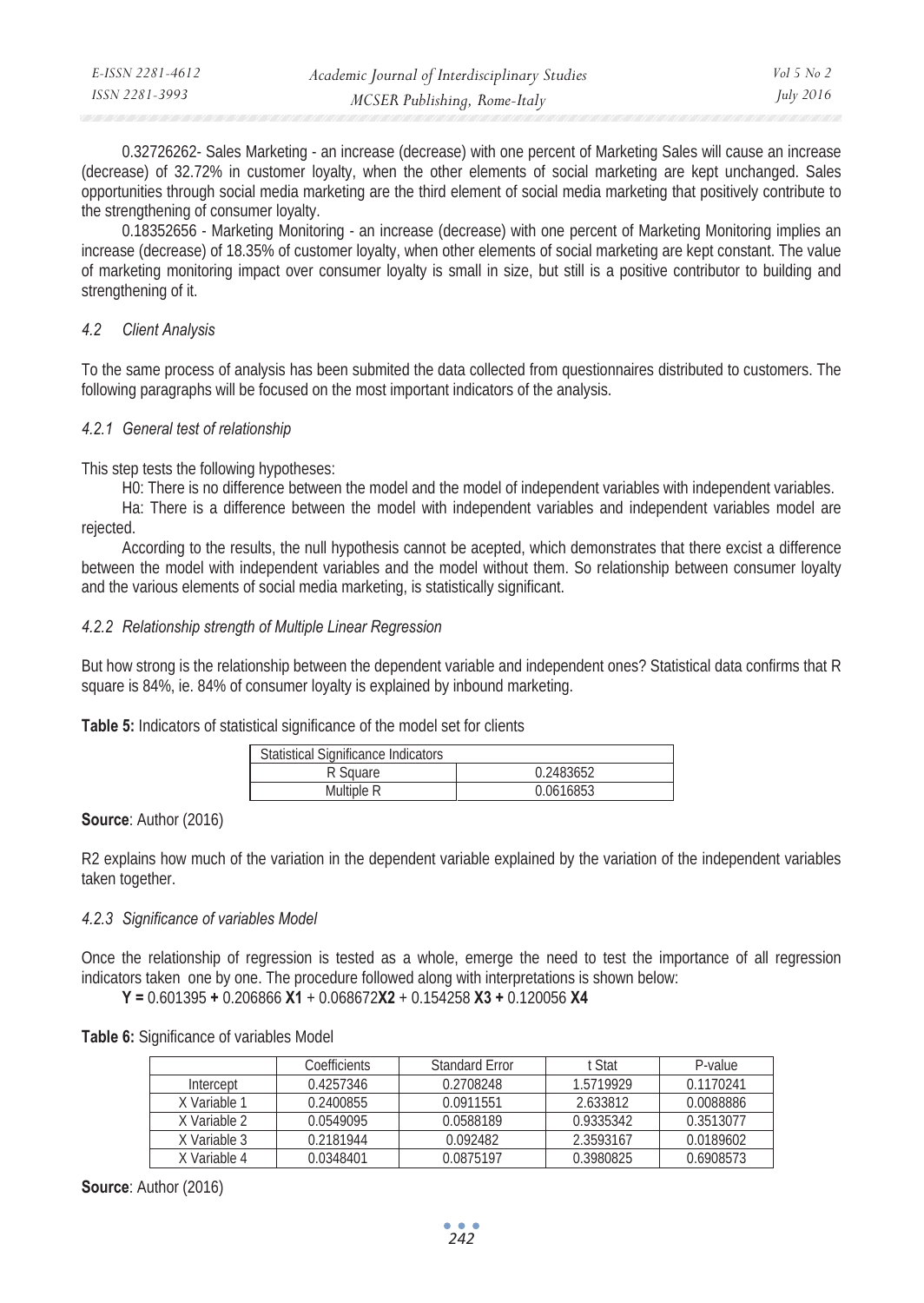Hypotheses that arise to test the significance of the regression coefficients are:

#### **H0: Ȗi =0 (Ȗ1 Statistically not important)**

#### **Ha: Ȗi 0 (Ȗ1 Statistically important)**

Testing the significance of the regression coefficients can be done through two tests: t and p. Let's get on.

#### **t criteria**

#### Critical t value is 2.0141.

Given evaluation criteria we have: t calculated> t critical for every indipended variable, this means that the null hypothesis is rejected.

Rejection of the null hypothesis implies that all regression variables are statistically significant, except for the variable of content marketing and marketing monitoring.

#### **p criteria**

Evaluation criteria: null hypothesis is rejected if  $p < a = 00:05$ . Praising the results, we can conclude that rejecting of the hypothesis should be made for all variables.

Based on two test results it can be concluded that: all independent variables included in the equation are statistically significant, except for the variable of content marketing and marketing monitoring.

#### *4.2.4 Model Calculation and Interpretation*

Based on the coefficients obtained from statistical output we have the following evaluation for regression coefficients, derived form the data collected from customers:

**Y =** 0.601395 **+** 0.2400855 **X1** + 0.2181944 **X3**  Where: Y- Consumer loyalty X1 - Usage Level of Marketing Channels X3 – Marketing Sales

# *4.2.5 Interpretation:*

0.2400855 - Usage Level of Marketing Channels - an increase (decrease) in one percent of Usage Level of Marketing Channels will cause an increase (decrease) in Consumer Loyalty with 24% when the other elements of social marketing are kept unchanged. Related with the values of other social media marketing coefficients impact over customer loaylity, this is the highest figure.

As well as all other analyzes of this study indicate, the Usage Level of Marketing Channels is one of the elements of marketing social media that mostly affects the consumers loyalty and in the same time represent the indicator for which there exist a the greatest gap in terms of recognition / use / initiative / innovation from tourist hotels. The results of the data collected from customers are converging with those collected from businesses.

+ 0.068672 - Content Marketing: an increase (decrease) of Content Marketing by one percent, will cause an increase (decrease) by 6.86% of Consumer Loyalty, when other elements of social marketing are kept constant. As noted, this figure is at low levels and it indicates that social media has useful components which have the potential to increase the level of customer loyalty higher than any social marketing instrument.

+ 0.2181944 - Marketing Sales - an increase (decrease) of Marketing Sales by one percent will increase (decrease) customer loyalty by 21%, when the other elements of social marketing are kept unchanged. Sales opportunities through social media marketing are the third element of social media marketing that mostly positively contribute to the strengthening of consumer loyalty, according the data collected by cunsumers.

#### **5. Conclussion: Comparison of Analysis According to data collected by businesses and those collected from customers.**

In the following paragraphs, a summary and conclusion of data gathered from questionnares distributed to clients and businesses. Which are the commonalities and differences between results taken form the two stakeholders who were analysed from this research with the same questions? What does these data indicate regarding relationship between the most important elements of social marketing in influencing consumer loyalty?

Below is a comparative table of similarities and differences of each steps of the analysis.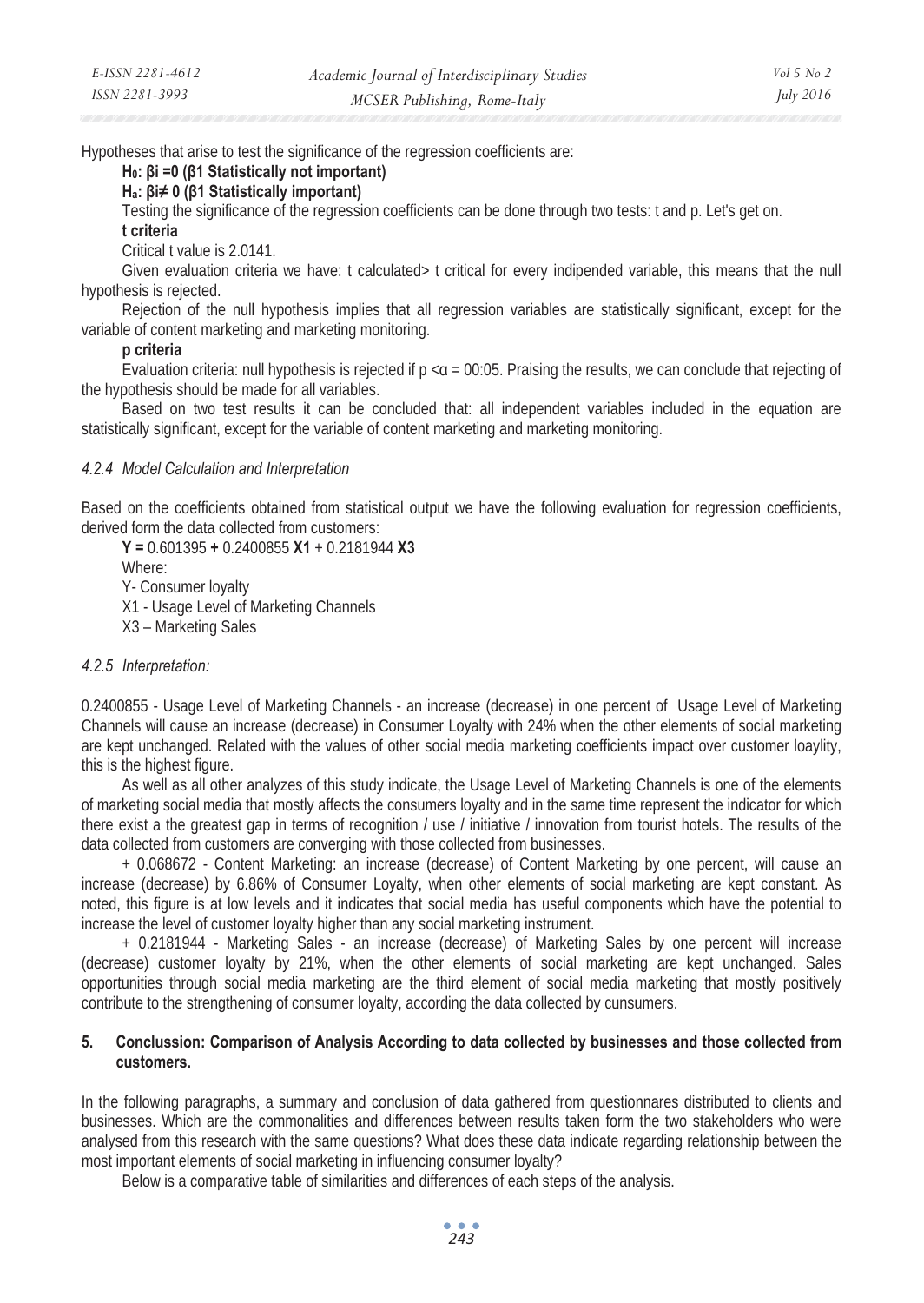**Table 7:** Comparison of results between consumers and businesses

|                                                           | <b>Business</b>                                                                                                                                                                                                                           | <b>Client</b>                                                                                                                                                                                                                               |
|-----------------------------------------------------------|-------------------------------------------------------------------------------------------------------------------------------------------------------------------------------------------------------------------------------------------|---------------------------------------------------------------------------------------------------------------------------------------------------------------------------------------------------------------------------------------------|
| Regression equation                                       | $Y = 0.36192485 + 0.33663963 X1 + 0.32726262 X3 +$<br>0.18352656 X4                                                                                                                                                                       | $Y = 0.601395 + 0.2400855 X1 + 0.2181944 X3$                                                                                                                                                                                                |
| General relationship<br>test                              | Relationship between consumer loyalty and various<br>elements of social media marketing is statistically<br>significant.                                                                                                                  | Relationship between consumer loyalty and various<br>elements of social media marketing is statistically<br>significant.                                                                                                                    |
| Relationship strength<br>of Multiple Linear<br>Regression | 5.3% of consumer loyalty is explained by inbound<br>marketing.                                                                                                                                                                            | 6.1% of consumer loyalty is explained by inbound<br>marketing.                                                                                                                                                                              |
| Valiability of<br>explanatory variables                   | X1 - Usage Level of Marketing Channels- statistically<br>significant<br>X2 - Marketing Content - statistically insignificant<br>X3 - Marketing Sales - statistically significant<br>X4 - Marketing Monitoring - statistically significant | X1 - Usage Level of Marketing Channels- statistically<br>significant<br>X2 - Marketing Content - statistically insignificant<br>X3 - Marketing Sales - statistically significant<br>X4 - Marketing Monitoring - statistically insignificant |
| Model Calculation and Interpretation                      |                                                                                                                                                                                                                                           |                                                                                                                                                                                                                                             |
| Usage Level of<br><b>Marketing Channels</b>               | An increase (decrease) by 1% of Utilization Level of<br>Marketing channels we cause an increase (decrease) by<br>33.6% of Consumer Loyalty, when the other elements<br>of social marketing kept constant.                                 | An increase (decrease) by 1% of Utilization Level of<br>Marketing channels we cause an increase (decrease)<br>by 24 % of Consumer Loyalty, when the other elements<br>of social marketing kept constant.                                    |
| <b>Marketing Content</b>                                  | An increase (decrease) with one unit of Content<br>Marketing will cause no response of Consumer Loyalty,<br>when the other elements of social marketing kept<br>constant.                                                                 | An increase (decrease) with one unit of Content<br>Marketing will cause no response of Consumer Loyalty,<br>when the other elements of social marketing kept<br>constant.                                                                   |
| <b>Marketing Sales</b>                                    | An increase (decrease) of Marketing Sales by one unit<br>(%), will cause an increase (decrease) by 32% of<br>Consumer Loyalty, when the other elements of social<br>marketing kept constant.                                              | An increase (decrease) of Marketing Sales by one unit<br>(%), will cause an increase (decrease) by 21.8% of<br>Consumer Loyalty, when the other elements of social<br>marketing kept constant.                                              |
| Marketing Monitoring                                      | An increase (decrease) with one percent of Marketing<br>Monitoring will cause an increase (decrease) by 18.35%<br>of Consumer Loyalty, when the other elements of social<br>marketing kept constant.                                      | An increase (decrease) with one percent of Marketing<br>Monitoring will cause no effect of Consumer Loyalty,<br>when the other elements of social marketing kept<br>constant                                                                |

#### **Source**: Author (2016)

Statistical analysis comparision resulted in impontant conslussions: (1) Relationship between customer loyalty and elements of social media marketing is statistically significant, (2) Usage level of Marketing Channel, Marketing Content, Marketing Sales and Marketing Monitoring are important elements of social media marketing, with the exception of content marketing for hotels (3) the two variables that most influence consumers loyalty are: Usage Level of Marketing Channels and content Marketing, and (4) less contribuitong variables of social media marketing toward customer loyality are: Marketing Sales and Marketing Monitoring.

After comparing differences and similaritiesbetween customers and businessess results, statistical analysis revealed: there is a need to better address inconsistencies (gaps) of social media marketing implementation. This neccessity is highlighted by comparing the desired level of performance for each element of social media marketing (imposed by customers, according to resoponsess they have provided in answering the questionnaires) and the actual level exibited by each element (according to business responses received from this research questionnaire).

#### **References**

Golesworthy, T. (2012). "The Social Media Trend for 2012 the end of Social Media Groups?. Internet user forecast by country: An Estimate and Forecast of Internet Users in 57 Countries and 6 Regions of the World. Coomans, T. (2011). 9 Social media trends to keep your eye on in 2012 DerBund.ch (2011). Skywork will 2012 Lugano anfliegen.. Detecon Consulting (2010). Kundenservice der Zukunft. Mit Social Media und Self Service